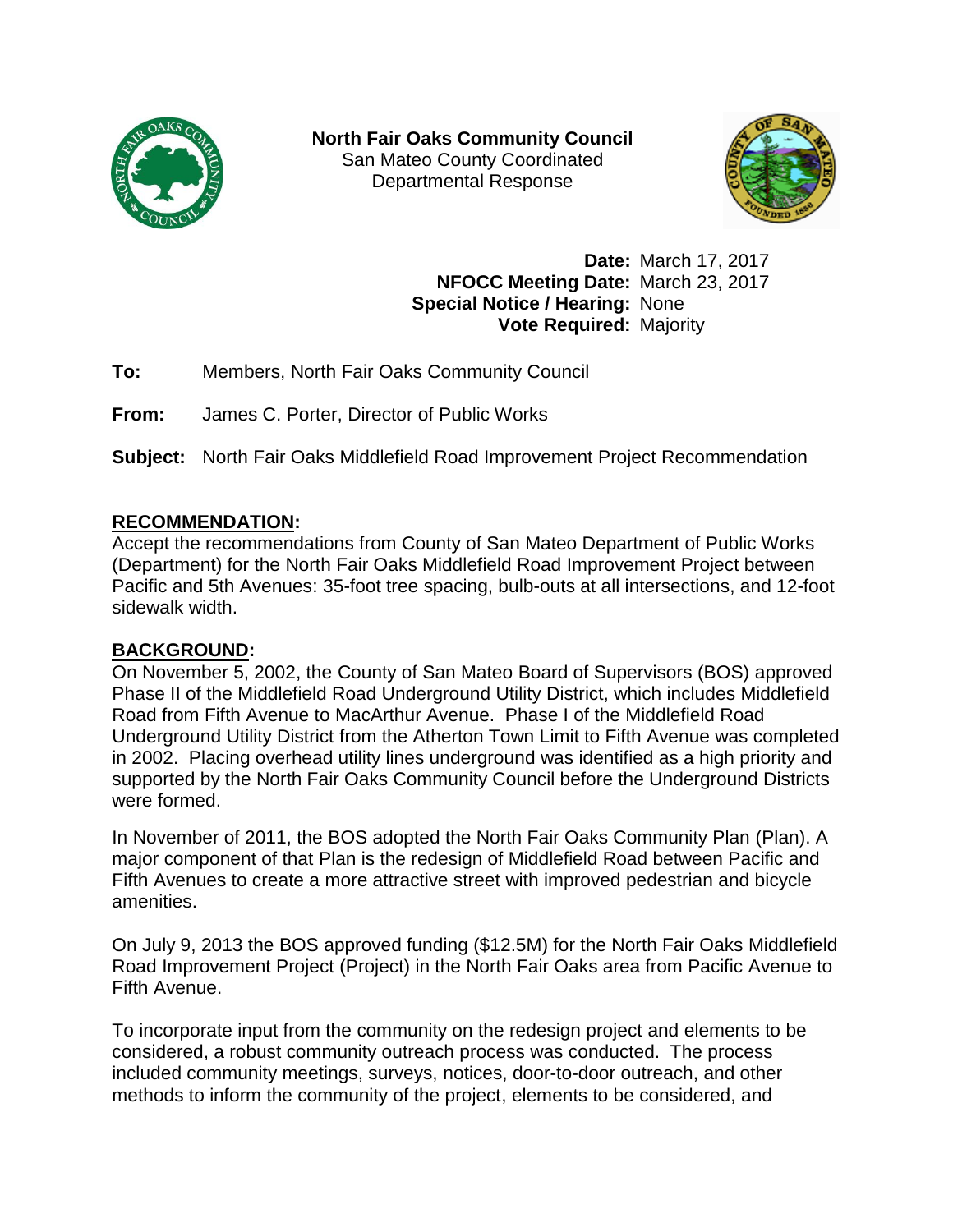decisions to be made. All materials were available in both Spanish and English and meetings included concurrent translation services.

On August 21, 2014, the North Fair Oaks Community Council (Council) held a study session focused on the re-design options. At that session, the Council reviewed the community comments, considered the relevant sections of the North Fair Oaks Community Plan, asked questions of the traffic engineers and planners, and listened to comments from law enforcement. After considering all this information, the Council unanimously approved recommendations and next steps for the Project at their regular monthly meeting on August 28, 2014. The Council recommended that the BOS direct staff to develop a preliminary design for the Project that includes three traffic lanes (one travel lane in each direction with a center left turn lane), parallel parking, bike lanes, and wider sidewalks.

On October 21, 2014, the Council presented the BOS with recommendations regarding the redesign of Middlefield Road between Pacific and Fifth Avenues, and requested that the County proceed with the next steps for the Project. The Council's recommendations included redesigning Middlefield Road to include: three traffic lanes, parallel parking, bike lanes, and sidewalks wide enough to accommodate street amenities such as benches and other seating, landscaping, street and pedestrian lighting, trash and recycling receptacles, street art and public spaces. Additionally, the Council recommended that reports or studies be prepared related to traffic signals and traffic management for the project area, a parking solutions report, and a local business sustainability plan.

Subsequently, the Department proceeded with a Request for Proposals (RFP) process and contracted with a consultant to provide services required for the road redesign, including the traffic signal and traffic management study(ies). A parking solutions report was also undertaken by the Department, which should be completed in late March 2017. The County's Real Property Department is responsible developing the business sustainability plan.

The County's Project design team convened a steering committee consisting of a representative cross-section of the entire North Fair Oaks (NFO) community, including the business sector along Middlefield Road, to participate in the design process and provide recommendations on specific design elements. Five steering committee meetings and two community workshops were held between September 2015 and November 2016.

The steering committee was asked to provide direction on the following four key design elements: bike lane location, tree spacing, bulb-out locations, and sidewalk width. At the conclusion of the final steering committee meeting #5, the steering committee provided clear direction on one design element, which was a buffered bike lane to be located between the travel lane and on-street parallel parking. The steering committee was unable to reach a consensus on the other three design elements.